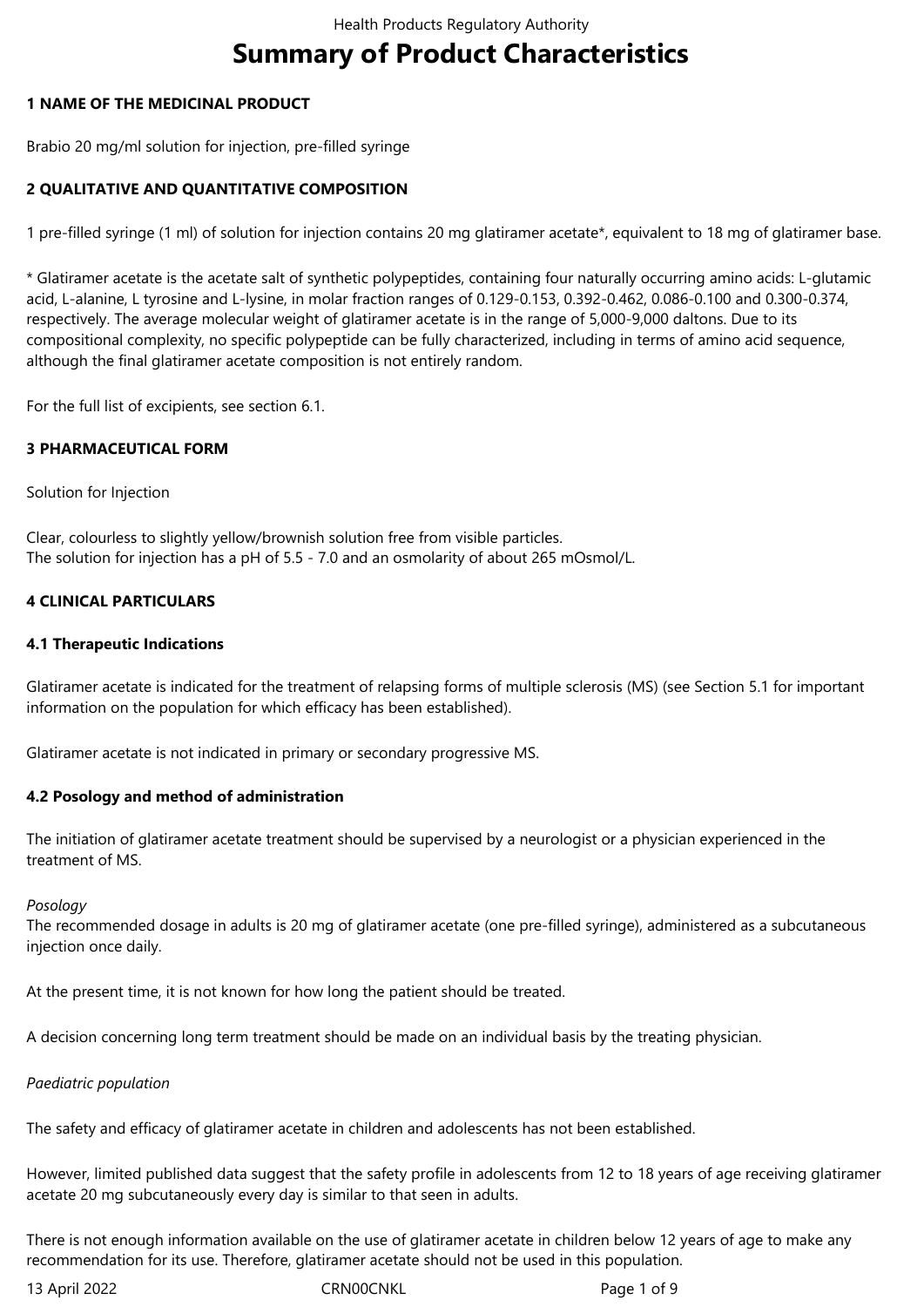# *Special populations*

**Elderly** 

Glatiramer acetate has not been specifically studied in the elderly.

## Renal impairment

Glatiramer acetate has not been specifically studied in patients with renal impairment (see section 4.4).

# *Method of administration*

Glatiramer acetate is for subcutaneous use.

Patients should be instructed in self-injection techniques and should be supervised by a health-care professional the first time they self-inject and for 30 minutes after.

A different site should be chosen for every injection, so this will reduce the chances of any irritation or pain at the site of the injection. Sites for self-injection include the abdomen, arms, hips and thighs.

The MyJECT device is available should the patients want to make their injection with an injection device. The MyJECT device is an autoinjector to be used with Brabio pre-filled syringes and it has not been tested with other pre-filled syringes. The MyJECT device should be used as recommended in the information provided by the device manufacturer.

# **4.3 Contraindications**

Glatiramer acetate is contraindicated under the following conditions:

Hypersensitivity to the active substance (glatiramer acetate) or to any of the excipients listed in section 6.1.

# **4.4 Special warnings and precautions for use**

Glatiramer acetate should only be administered subcutaneously. Glatiramer acetate should not be administered by intravenous or intramuscular routes.

The treating physician should explain to the patient that a reaction associated with at least one of the following symptoms may occur within minutes of a glatiramer acetate injection: vasodilatation (flushing), chest pain, dyspnoea, palpitations or tachycardia (see section 4.8). The majority of these symptoms is short-lived and resolves spontaneously without any sequelae. Should a severe adverse event occur, the patient must immediately stop glatiramer acetate treatment and contact his/her physician or any emergency doctor. Symptomatic treatment may be instituted at the discretion of the physician.

There is no evidence to suggest that any particular patient groups are at special risk for these reactions. Nevertheless, caution should be exercised when administering glatiramer acetate to patients with pre-existing cardiac disorders. These patients should be followed up regularly during treatment.

Convulsions and/or anaphylactoid or allergic reactions have been reported rarely.

Serious hypersensitivity reactions (e.g. bronchospasm, anaphylaxis or urticaria) may rarely occur. If reactions are severe, appropriate treatment should be instituted and glatiramer acetate should be discontinued.

Glatiramer acetate-reactive antibodies were detected in patients' sera during daily chronic treatment with glatiramer acetate. Maximal levels were attained after an average treatment duration of 3-4 months and, thereafter, declined and stabilised at a level slightly higher than baseline.

There is no evidence to suggest that these glatiramer acetate-reactive antibodies are neutralising or that their formation is likely to affect the clinical efficacy of glatiramer acetate.

In patients with renal impairment, renal function should be monitored while they are treated with glatiramer acetate. Whilst there is no evidence of glomerular deposition of immune complexes in patients, the possibility cannot be excluded.

13 April 2022 CRN00CNKL Page 2 of 9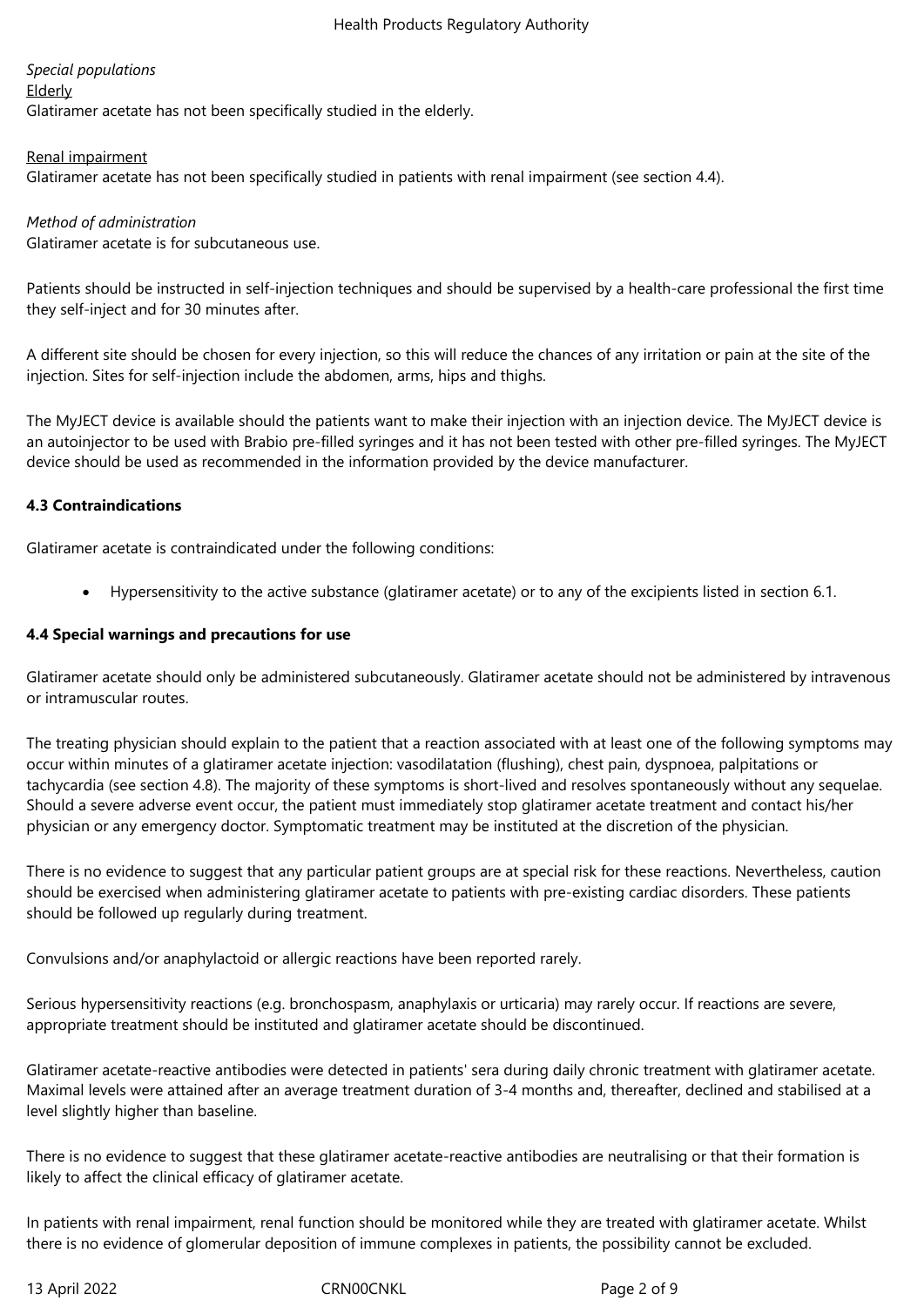## Health Products Regulatory Authority

Rare cases of severe liver injury have been observed (including hepatitis with jaundice, liver failure, and in isolated cases liver transplantation). Liver injury occurred from days to years after initiating treatment with glatiramer acetate. Most instances of severe liver injury resolved with discontinuation of treatment. In some cases, these reactions have occurred in the presence of excessive alcohol consumption, existing or history of liver injury and use of other potentially hepatotoxic medication. Patients should be regularly monitored for signs of hepatic injury and instructed to seek immediate medical attention in case of symptoms of liver injury. In case of clinically significant liver injury, discontinuation of glatiramer acetate should be considered.

# **4.5 Interaction with other medicinal products and other forms of interactions**

Interaction between glatiramer acetate and other medicinal products have not been formally evaluated.

Observations from existing clinical trials and post-marketing experience do not suggest any significant interactions of glatiramer acetate with therapies commonly used in MS patients, including the concurrent use of corticosteroids for up to 28 days.

In vitro work suggests that glatiramer acetate in blood is highly bound to plasma proteins but that it is not displaced by, and does not itself displace, phenytoin or carbamazepine. Nevertheless, as glatiramer acetate has, theoretically, the potential to affect the distribution of protein-bound substances, concomitant use of such medicinal products should be monitored carefully.

## **4.6 Fertility, pregnancy and lactation**

#### **Pregnancy**

Studies in animals have not shown reproductive toxicity (see section 5.3). Current data on pregnant women indicate no malformative or feto/neonatal toxicity of glatiramer acetate. To date, no relevant epidemiological data are available. As a precautionary measure, it is preferable to avoid the use of glatiramer acetate during pregnancy unless the benefit to the mother outweighs the risk to the foetus.

## Breast feeding

It is unknown whether glatiramer acetate or its metabolites are excreted in human milk. In rats, no significant effects on offspring were observed except for a slight reduction in body weight gains in the offspring of mothers dosed during pregnancy and throughout lactation (see section 5.3).

A risk to the newborns/infants cannot be excluded. A decision must be made whether to discontinue breast-feeding or to discontinue/abstain from glatiramer acetate therapy taking into account the benefit of breast feeding for the child and the benefit of therapy for the woman.

## **4.7 Effects on ability to drive and use machines**

No studies on the effects on the ability to drive and use machines have been performed.

## **4.8 Undesirable effects**

In all clinical trials, injection-site reactions were seen to be the most frequent adverse reactions and were reported by the majority of patients receiving glatiramer acetate. In controlled studies, the proportion of patients reporting these reactions, at least once, was higher following treatment with glatiramer acetate (70%) than placebo injections (37%). The most commonly reported injection-site reactions, in clinical trials and in post-marketing experience, were erythema, pain, mass, pruritus, oedema, inflammation, hypersensitivity and rare occurrences of lipoatrophy and skin necrosis.

A reaction, associated with at least one or more of the following symptoms, has been described as the Immediate Post-Injection Reaction: vasodilatation (flushing), chest pain, dyspnoea, palpitation or tachycardia (see section 4.4). This reaction may occur within minutes of a glatiramer acetate injection. At least one component of this Immediate Post-Injection Reaction was reported at least once by 31% of patients receiving glatiramer acetate compared to 13% of patients receiving placebo.

Adverse reactions identified from clinical trials and post marketing experience, are presented in the table below. Data from clinical trials was derived from four pivotal, double-blind, placebo-controlled clinical trials with a total of 512 patients treated with glatiramer acetate and 509 patients treated with placebo for up to 36 months. Three trials in relapsing-remitting MS (RRMS) included a total of 269 patients treated with glatiramer acetate and 271 patients treated with placebo for up to 35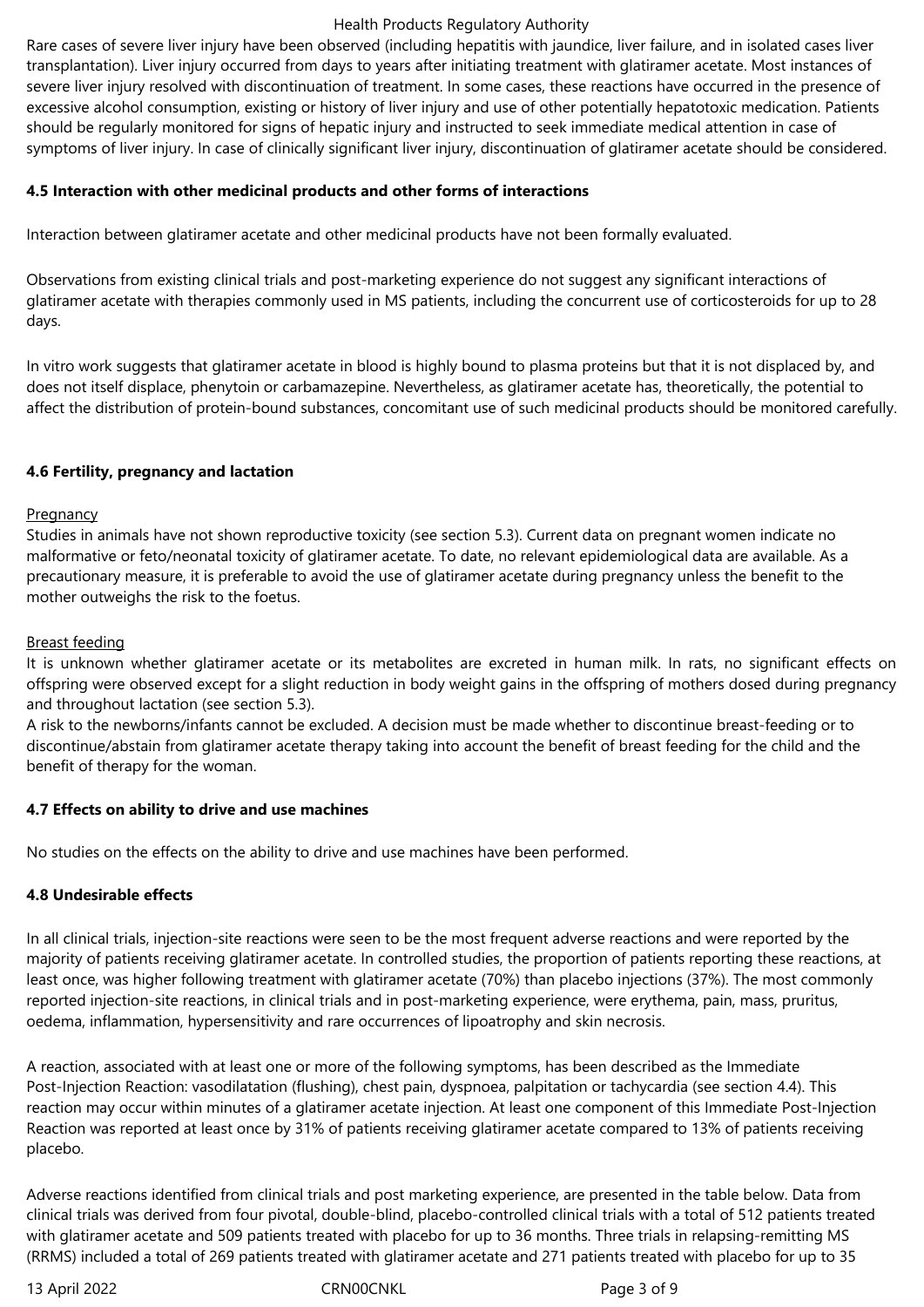## Health Products Regulatory Authority

months. The fourth trial in patients who have experienced a first clinical episode and were determined to be at high risk of developing clinically definite MS included 243 patients treated with glatiramer acetate and 238 patients treated with placebo for up to 36 months.

| System Organ Class (SOC)                                               | Very Common<br>(21/10)  | Common<br>$( \geq 1/100 \text{ to } < 1/10)$                                                                               | <b>Uncommon</b><br>$( \geq 1/1,000 \text{ to } <$<br>1/100                                                                                                                                                                                 | Rare<br>(<br>1/10,000<br>to <<br>1/1,000 | "not"<br>known"<br>(cannot<br>be<br>estimated<br>from the<br>available<br>data) |
|------------------------------------------------------------------------|-------------------------|----------------------------------------------------------------------------------------------------------------------------|--------------------------------------------------------------------------------------------------------------------------------------------------------------------------------------------------------------------------------------------|------------------------------------------|---------------------------------------------------------------------------------|
| <b>Infections And Infestations</b>                                     | Infection,<br>Influenza | Bronchitis,<br>Gastroenteritis,<br>Herpes Simplex,<br>Otitis Media,<br>Rhinitis, Tooth<br>Abscess, Vaginal<br>Candidiasis* | Abscess, Cellulitis,<br>Furuncle, Herpes<br>Zoster,<br>Pyelonephritis                                                                                                                                                                      |                                          |                                                                                 |
| Neoplasms Benign, Malignant And<br>Unspecified (Incl Cysts And Polyps) |                         | Benign Neoplasm<br>Of Skin, Neoplasm                                                                                       | Skin Cancer                                                                                                                                                                                                                                |                                          |                                                                                 |
| Blood And Lymphatic System Disorders                                   |                         | Lymphadenopathy*                                                                                                           | Leukocytosis,<br>Leukopenia,<br>Splenomegaly,<br>Thrombocytopenia,<br>Lymphocyte<br>Morphology<br>Abnormal                                                                                                                                 |                                          |                                                                                 |
| Immune System Disorders                                                |                         | Hypersensitivity                                                                                                           |                                                                                                                                                                                                                                            |                                          |                                                                                 |
|                                                                        |                         |                                                                                                                            | Goitre,                                                                                                                                                                                                                                    |                                          |                                                                                 |
| <b>Endocrine Disorders</b>                                             |                         |                                                                                                                            | Hyperthyroidism                                                                                                                                                                                                                            |                                          |                                                                                 |
| <b>Metabolism And Nutrition Disorders</b>                              |                         | Anorexia, Weight<br>Increased*                                                                                             | Alcohol<br>Intolerance, Gout,<br>Hyperlipidaemia,<br><b>Blood Sodium</b><br>Increased, Serum<br><b>Ferritin Decreased</b>                                                                                                                  |                                          |                                                                                 |
| Psychiatric Disorders                                                  | Anxiety*,<br>Depression | Nervousness                                                                                                                | Abnormal Dreams,<br>Confusional State,<br>Euphoric Mood,<br>Hallucination,<br>Hostility, Mania,<br>Personality<br>Disorder, Suicide<br>Attempt                                                                                             |                                          |                                                                                 |
| Nervous System Disorders                                               | Headache                | Dysgeusia,<br>Hypertonia,<br>Migraine, Speech<br>Disorder, Syncope,<br>Tremor*                                             | Carpal Tunnel<br>Syndrome,<br>Cognitive Disorder,<br>Convulsion,<br>Dysgraphia,<br>Dyslexia, Dystonia,<br>Motor Dysfunction,<br>Myoclonus,<br>Neuritis,<br>Neuromuscular<br>Blockade,<br>Nystagmus,<br>Paralysis, Peroneal<br>Nerve Palsy, |                                          |                                                                                 |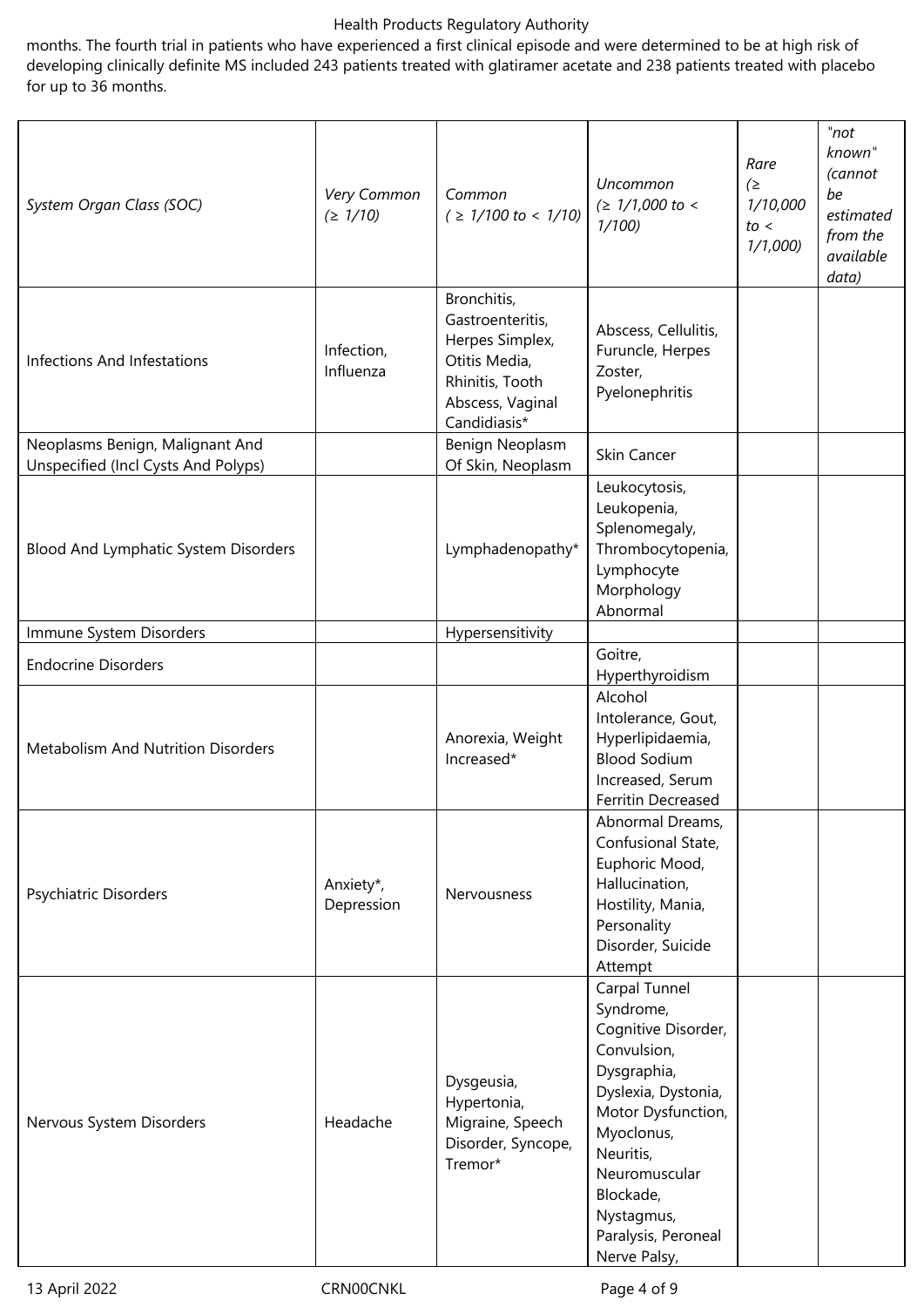|                                                    |                           |                                                          | Stupor, Visual Field     |            |           |
|----------------------------------------------------|---------------------------|----------------------------------------------------------|--------------------------|------------|-----------|
|                                                    |                           |                                                          | Defect                   |            |           |
|                                                    |                           |                                                          | Cataract, Corneal        |            |           |
|                                                    |                           |                                                          | Lesion, Dry Eye,         |            |           |
|                                                    |                           | Diplopia, Eye                                            | Eye Haemorrhage,         |            |           |
| Eye Disorders                                      |                           | Disorder*                                                | Eyelid Ptosis,           |            |           |
|                                                    |                           |                                                          | Mydriasis, Optic         |            |           |
|                                                    |                           |                                                          | Atrophy                  |            |           |
| Ear And Labyrinth Disorders                        |                           | Ear Disorder                                             |                          |            |           |
|                                                    |                           |                                                          | Extrasystoles, Sinus     |            |           |
| <b>Cardiac Disorders</b>                           |                           | Palpitations*,                                           | Bradycardia,             |            |           |
|                                                    |                           | Tachycardia*                                             | Tachycardia              |            |           |
|                                                    |                           |                                                          | Paroxysmal               |            |           |
| Vascular Disorders                                 | Vasodilatation*           |                                                          | Varicose Vein            |            |           |
|                                                    |                           |                                                          | Apnoea, Epistaxis,       |            |           |
|                                                    | Dyspnoea*                 | Cough, Rhinitis<br>Seasonal                              | Hyperventilation,        |            |           |
| Respiratory, Thoracic And Mediastinal              |                           |                                                          | Laryngospasm,            |            |           |
| <b>Disorders</b>                                   |                           |                                                          | Lung Disorder,           |            |           |
|                                                    |                           |                                                          |                          |            |           |
|                                                    |                           |                                                          | <b>Choking Sensation</b> |            |           |
|                                                    |                           |                                                          | Colitis, Colonic         |            |           |
|                                                    |                           | Anorectal Disorder,                                      | Polyp, Enterocolitis,    |            |           |
|                                                    |                           | Constipation,                                            | Eructation,              |            |           |
|                                                    |                           | Dental Caries,                                           | Oesophageal Ulcer,       |            |           |
| <b>Gastrointestinal Disorders</b>                  | Nausea*                   | Dyspepsia,                                               | Periodontitis,           |            |           |
|                                                    |                           | Dysphagia, Faecal                                        | Rectal                   |            |           |
|                                                    |                           | Incontinence,                                            | Haemorrhage,             |            |           |
|                                                    |                           | Vomiting*                                                | Salivary Gland           |            |           |
|                                                    |                           |                                                          | Enlargement              |            |           |
|                                                    |                           |                                                          |                          | Toxic      |           |
| <b>Hepatobiliary Disorders</b>                     |                           | Liver Function Test                                      | Cholelithiasis,          | hepatitis, | Hepatic   |
|                                                    |                           | Abnormal                                                 | Hepatomegaly             | Liver      | failure** |
|                                                    |                           |                                                          |                          | injury     |           |
|                                                    |                           |                                                          | Angioedema,              |            |           |
|                                                    |                           | Ecchymosis,                                              | Dermatitis Contact,      |            |           |
| Skin And Subcutaneous Tissue Disorders             | Rash*                     | Hyperhidrosis,<br>Pruritus, Skin<br>Disorder*, Urticaria | Erythema                 |            |           |
|                                                    |                           |                                                          | Nodosum, Skin            |            |           |
|                                                    |                           |                                                          | Nodule                   |            |           |
|                                                    | Arthralgia,<br>Back Pain* | Neck Pain                                                | Arthritis, Bursitis,     |            |           |
| Musculoskeletal And Connective Tissue              |                           |                                                          | Flank Pain, Muscle       |            |           |
| <b>Disorders</b>                                   |                           |                                                          | Atrophy,                 |            |           |
|                                                    |                           |                                                          | Osteoarthritis           |            |           |
| Renal And Urinary Disorders                        |                           |                                                          | Haematuria,              |            |           |
|                                                    |                           | Micturition                                              | Nephrolithiasis,         |            |           |
|                                                    |                           | Urgency,<br>Pollakiuria, Urinary                         | <b>Urinary Tract</b>     |            |           |
|                                                    |                           |                                                          | Disorder, Urine          |            |           |
|                                                    |                           | Retention                                                | Abnormality              |            |           |
| Reproductive System And Breast<br><b>Disorders</b> |                           |                                                          | <b>Breast</b>            |            |           |
|                                                    |                           |                                                          | Engorgement,             |            |           |
|                                                    |                           |                                                          | Erectile                 |            |           |
|                                                    |                           |                                                          | Dysfunction, Pelvic      |            |           |
|                                                    |                           |                                                          | Prolapse, Priapism,      |            |           |
|                                                    |                           |                                                          | Prostatic Disorder,      |            |           |
|                                                    |                           |                                                          | <b>Smear Cervix</b>      |            |           |
|                                                    |                           |                                                          | Abnormal,                |            |           |
|                                                    |                           |                                                          | Testicular Disorder,     |            |           |
|                                                    |                           |                                                          | Vaginal                  |            |           |
|                                                    |                           |                                                          | Haemorrhage,             |            |           |
|                                                    |                           |                                                          | Vulvovaginal             |            |           |
|                                                    |                           |                                                          | Disorder                 |            |           |
|                                                    |                           |                                                          |                          |            |           |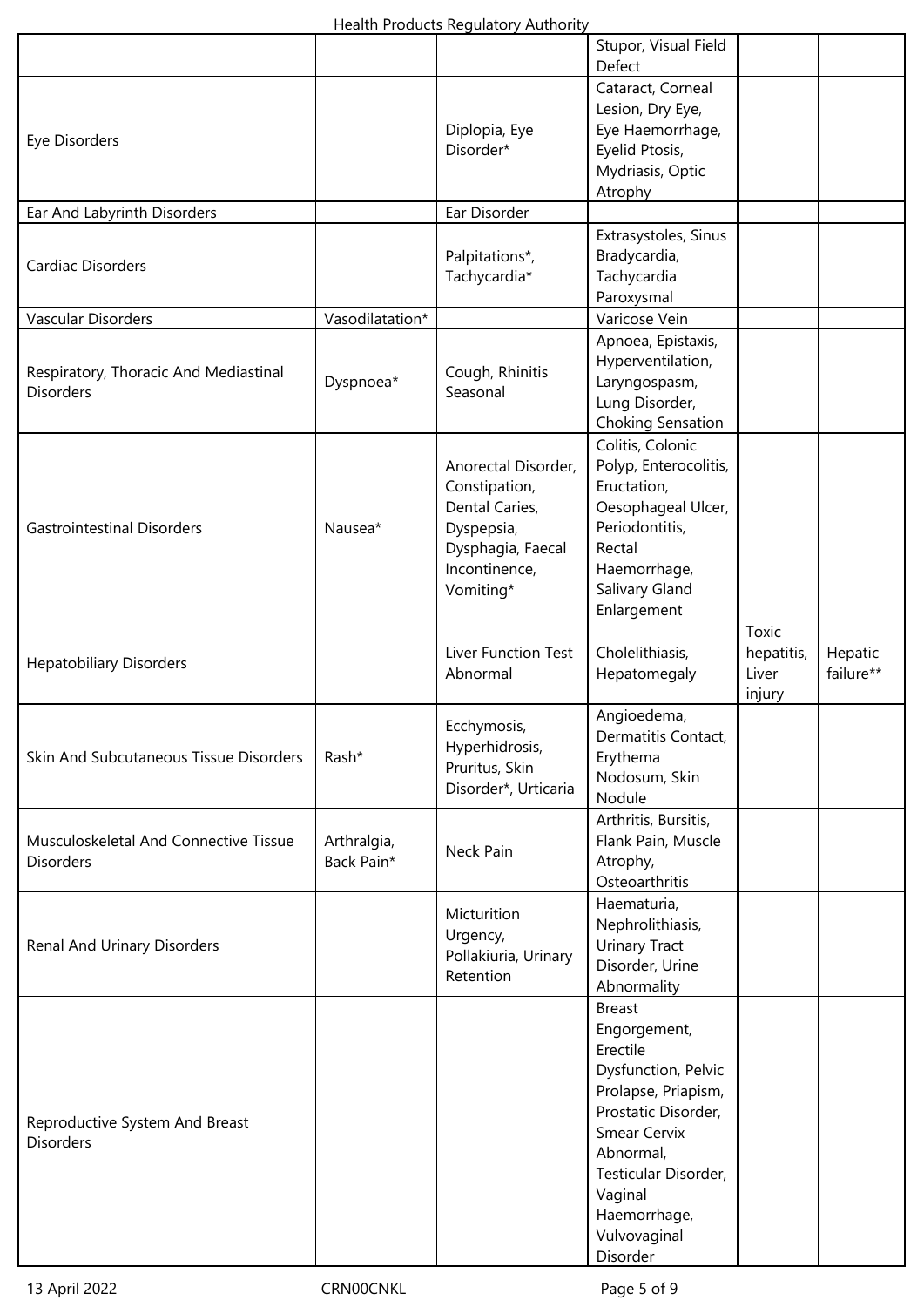| <b>General Disorders And Administration</b><br><b>Site Conditions</b> | Asthenia,<br>Chest Pain*,<br><b>Injection Site</b><br>Reactions*§,<br>Pain* | Chills*, Face<br>Oedema*, Injection<br>Site Atrophy $\overline{\phantom{a}}$ ,<br>Local Reaction*,<br>Oedema Peripheral,<br>Oedema, Pyrexia | Cyst, Hangover,<br>Hypothermia,<br>Immediate<br>Post-Injection<br>Reaction,<br>Inflammation,<br>Injection Site<br>Necrosis, Mucous<br>Membrane<br>Disorder |  |
|-----------------------------------------------------------------------|-----------------------------------------------------------------------------|---------------------------------------------------------------------------------------------------------------------------------------------|------------------------------------------------------------------------------------------------------------------------------------------------------------|--|
| Injury, Poisoning And Procedural                                      |                                                                             |                                                                                                                                             | Post Vaccination                                                                                                                                           |  |
| Complications                                                         |                                                                             |                                                                                                                                             | Syndrome                                                                                                                                                   |  |

\* More than 2% (> 2/100) higher incidence in the glatiramer acetate treatment group than in the placebo group. Adverse reaction without the \* symbol represents a difference of less than or equal to 2%.

\*\* Few cases were reported with liver transplantation

**§** The term 'Injection site reactions' (various kinds) comprises all adverse events occurring at the injection site excluding injection site atrophy and injection site necrosis, which are presented separately within the table.

**♣** Includes terms which relate to localised lipoatrophy at the injection sites**.**

In the fourth trial noted above, an open-label treatment phase followed the placebo-controlled period (see section 5.1). No change in the known risk profile of glatiramer acetate was observed during the open-label follow-up period of up to 5 years.

The following adverse reaction reports were collected from MS patients treated with glatiramer acetate in uncontrolled clinical trials and from post-marketing experience with glatiramer acetate: hypersensitivity reactions (including rare occurrence of anaphylaxis, > 1/10000, < 1/1000).

# Reporting of suspected adverse reactions

Reporting suspected adverse reactions after authorisation of the medicinal product is important. It allows continued monitoring of the benefit/risk balance of the medicinal product. Healthcare professionals are asked to report any suspected adverse reactions via HPRA Pharmacovigilance. Website: www.hpra.ie.

# **4.9 Overdose**

## **Symptoms**

A few cases of overdose with glatiramer acetate (up to 300 mg glatiramer acetate) have been reported. These cases were not associated with any adverse reactions other than those mentioned in section 4.8.

## **Management**

In case of overdose, patients should be monitored and the appropriate symptomatic and supportive therapy instituted.

# **5 PHARMACOLOGICAL PROPERTIES**

## **5.1 Pharmacodynamic properties**

Pharmacotherapeutic group: Other immunostimulants

ATC code: L03AX13

## Mechanism of action

The mechanism by which glatiramer acetate exerts therapeutic effects in relapsing forms of MS is not fully elucidated but is presumed to involve modulation of immune processes. Studies in animals and MS patients suggest glatiramer acetate acts on innate immune cells, including monocytes, dendritic cells and B cells, which in turn modulate adaptive functions of B and T cells inducing anti-inflammatory and regulatory cytokine secretion. Whether the therapeutic effect is mediated by the cellular effects described above is not known because the pathophysiology of MS is only partially understood.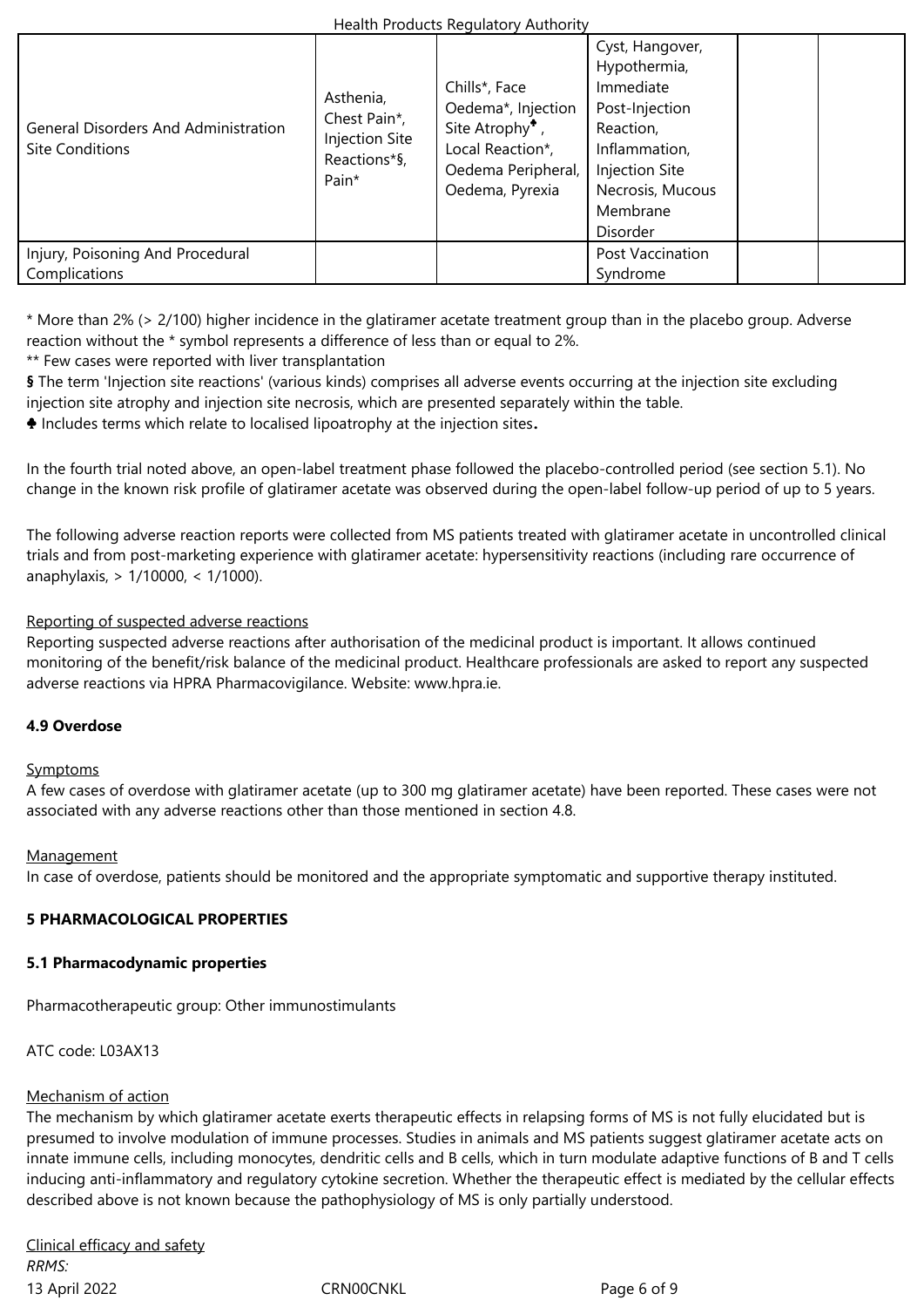#### Health Products Regulatory Authority

A total of 269 patients have been treated with glatiramer acetate in three controlled trials. The first was a two-year study involving 50 patients (glatiramer acetate n=25, placebo n=25) who were diagnosed with relapsing-remitting MS by the then-applicable standard criteria, and who had at least two attacks of neurological dysfunction (exacerbations) during the preceding two years. The second study applied the same inclusion criteria and included 251 patients treated for up to 35 months (glatiramer acetate n=125, placebo n=126). The third study was a nine-month study involving 239 patients (glatiramer acetate n=119, placebo n=120) where inclusion criteria were similar to those in the first and second studies with the additional criterion that patients had to have at least one gadolinium-enhancing lesion on the screening MRI.

In clinical trials in MS patients receiving glatiramer acetate, a significant reduction in the number of relapses, compared with placebo, was seen.

In the largest controlled study, the relapse rate was reduced by 32% from 1.98 under placebo to 1.34 under glatiramer acetate.

Exposure data are available for up to twelve years in 103 patients treated with glatiramer acetate.

Glatiramer acetate has also demonstrated beneficial effects over placebo on MRI parameters relevant to relapsing-remitting MS.

Glatiramer acetate 20 mg/mL: In the controlled study 9001/9001E, which enrolled 251 patients, who were followed for up to 35 months (including a blinded phase extension 9001E of the 9001 study), the cumulative percentage of patients who developed 3-month confirmed disability progression was 29.4% for placebo and 23.2% for Glatiramer acetate-treated patients (p=0.199).

There is no evidence that glatiramer acetate treatment has an effect on relapse duration or severity.

There is currently no evidence for the use of glatiramer acetate in patients with primary or secondary progressive disease.

# *Single Clinical Event Suggestive of MS:*

One placebo-controlled study involving 481 patients (glatiramer acetate n=243, placebo n=238) was performed in patients with a well-defined, single, unifocal neurological manifestation and MRI features highly suggestive of MS (at least two cerebral lesions on the T2-weighted MRI above 6 mm diameter). Any disease other than MS that could better explain signs and symptoms of the patient had to be excluded.

The placebo-controlled period was followed by an open label treatment: Patients who either presented with MS symptoms or were asymptomatic for three years, whichever came first, were assigned to active drug treatment in an open-label phase for an additional period of two years, not exceeding a maximal total treatment duration of 5 years. Of the 243 patients initially randomised to glatiramer acetate, 198 continued glatiramer acetate treatment in the open-label phase. Of the 238 patients initially randomised to placebo, 211 switched to glatiramer acetate treatment in the open-label phase.

During the placebo-controlled period of up to three years, glatiramer acetate delayed the progression from the first clinical event to clinically definite multiple sclerosis (CDMS) according to Poser criteria in a statistically significant and clinically meaningful manner, corresponding to a risk reduction of 45% (Hazard Ratio = 0.55; 95% CI [0.40; 0.77], p-value=0.0005). The proportion of patients who converted to CDMS was 43% for the placebo group and 25% in the glatiramer acetate group.

The favourable effect of treatment with glatiramer acetate over placebo was also demonstrated in two secondary MRI endpoints, i.e. number of new T2 lesions and T2 lesion volume.

*Post-hoc* subgroup analyses were performed in patients with various baseline characteristics to identify a population at high risk to develop the second attack. For subjects with baseline MRI with at least one T1 Gd-enhancing lesion and 9 or more T2 lesions, conversion to CDMS was evident for 50% of the placebo subjects vs. 28% of the glatiramer acetate subjects in 2.4 years. For subjects with 9 or more T2 lesions at baseline, conversion to CDMS was evident for 45% of the placebo subjects vs. 26% on glatiramer acetate in 2.4 years. However, the impact of early treatment with glatiramer acetate on the long term evolution of the disease is unknown even in these high-risk subgroups as the study was mainly designed to assess the time to the second event. In any case, treatment should only be considered for patients classified at high risk.

The effect shown in the placebo-controlled phase was sustained in the long-term follow-up period of up to 5 years. The time progression from the first clinical event to CDMS was prolonged with earlier glatiramer acetate treatment as compared to delayed treatment, reflecting a 41% risk reduction with earlier versus later treatment (Hazard Ratio = 0.59; 95% CI [0.44; 0.80],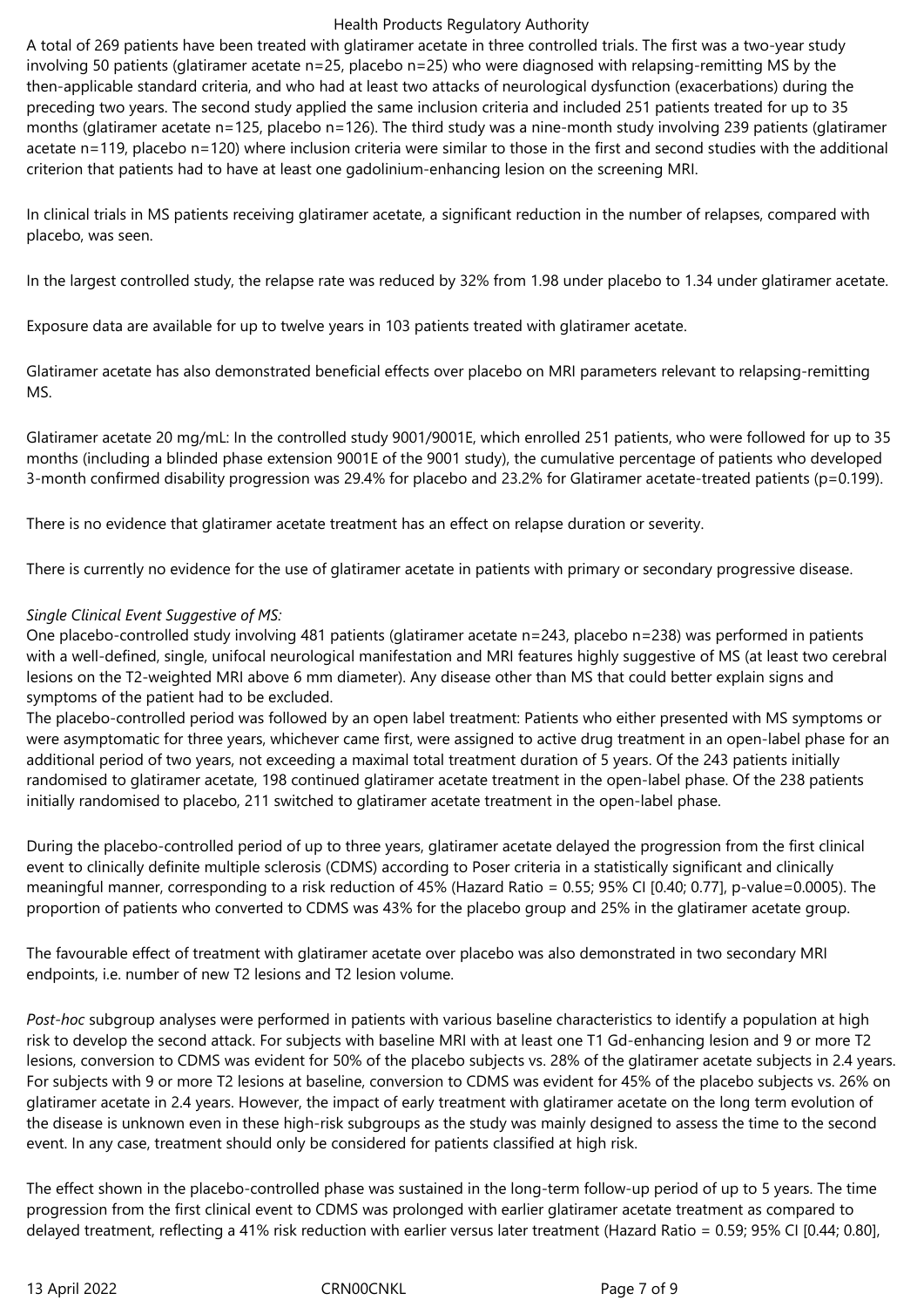A consistent effect in favour of early treatment over delayed treatment across time was shown for the annualised number of lesions over the entire study period in new T1 Gd-enhancing lesions (reduced by 54%; p<0.0001), new T2 lesions (reduced by 42%; p<0.0001) and new T1 hypointense lesions (reduced by 52%; p<0.0001). An effect in reductions in favour of early versus delayed treatment was also observed for the total number of new T1 Gd-enhancing lesions (reduced by 46%; p=0.001), T1 Gd-enhancing lesion volume (a mean difference of -0.06 ml; p<0.001), as well as the total number of new T1 hypointense lesions (reduced by 46%; p<0.001) measured over the entire study period.

No appreciable differences between the Early Start and Delayed Start cohorts were observed for either hypointense T1 lesion volume or brain atrophy over 5 years. However, analysis of brain atrophy at last observed value (adjusted to treatment exposure) showed a reduction in favour of early treatment with glatiramer acetate (the mean difference of percent change in brain volume was 0.28%; p=0.0209).

Brabio is a hybrid medicinal product. Detailed information is available on the MRI product index; http://mri.medagencies.org/Human/.

# **5.2 Pharmacokinetic properties**

[Pharmacokinetic studies in patients h](http://mri.medagencies.org/Human/)ave not been performed. *In vitro* data and limited data from healthy volunteers indicate that with subcutaneous administration of glatiramer acetate, the active substance is readily absorbed and that a large part of the dose is rapidly degraded to smaller fragments already in subcutaneous tissue.

# **5.3 Preclinical safety data**

Non-clinical data reveal no special hazard for humans based on conventional studies of safety pharmacology, repeated dose toxicity, genotoxicity, carcinogenic potential, toxicity to reproduction, beyond the information included in other sections of the SmPC.

Due to the lack of pharmacokinetic data in humans, margins of exposure between humans and animals cannot be established.

Immune complex deposition in the glomeruli of the kidney was reported in a small number of rats and monkeys treated for at least 6 months. In a 2 years rat study, no indication of immune complex deposition in the glomeruli of the kidney was seen.

Anaphylaxis after administration to sensitised animals (guinea pigs or mice) was reported. The relevance of these data for humans is unknown.

Toxicity at the injection site was a common finding after repeated administration in animals.

In rats, a slight but statistically significant reduction in body weight gain of offspring born to dams treated during pregnancy and throughout lactation was observed at subcutaneous doses ≥ 6mg/kg/day (2.83-times the maximum recommended human daily dose for a 60 kg adult based on mg/m2) in comparison to control. No other significant effects on offspring growth and behavioural development were observed.

# **6 PHARMACEUTICAL PARTICULARS**

## **6.1 List of excipients**

Mannitol Water for Injections

## **6.2 Incompatibilities**

In the absence of compatibility studies, this medicinal product must not be mixed with other medicinal products.

## **6.3 Shelf life**